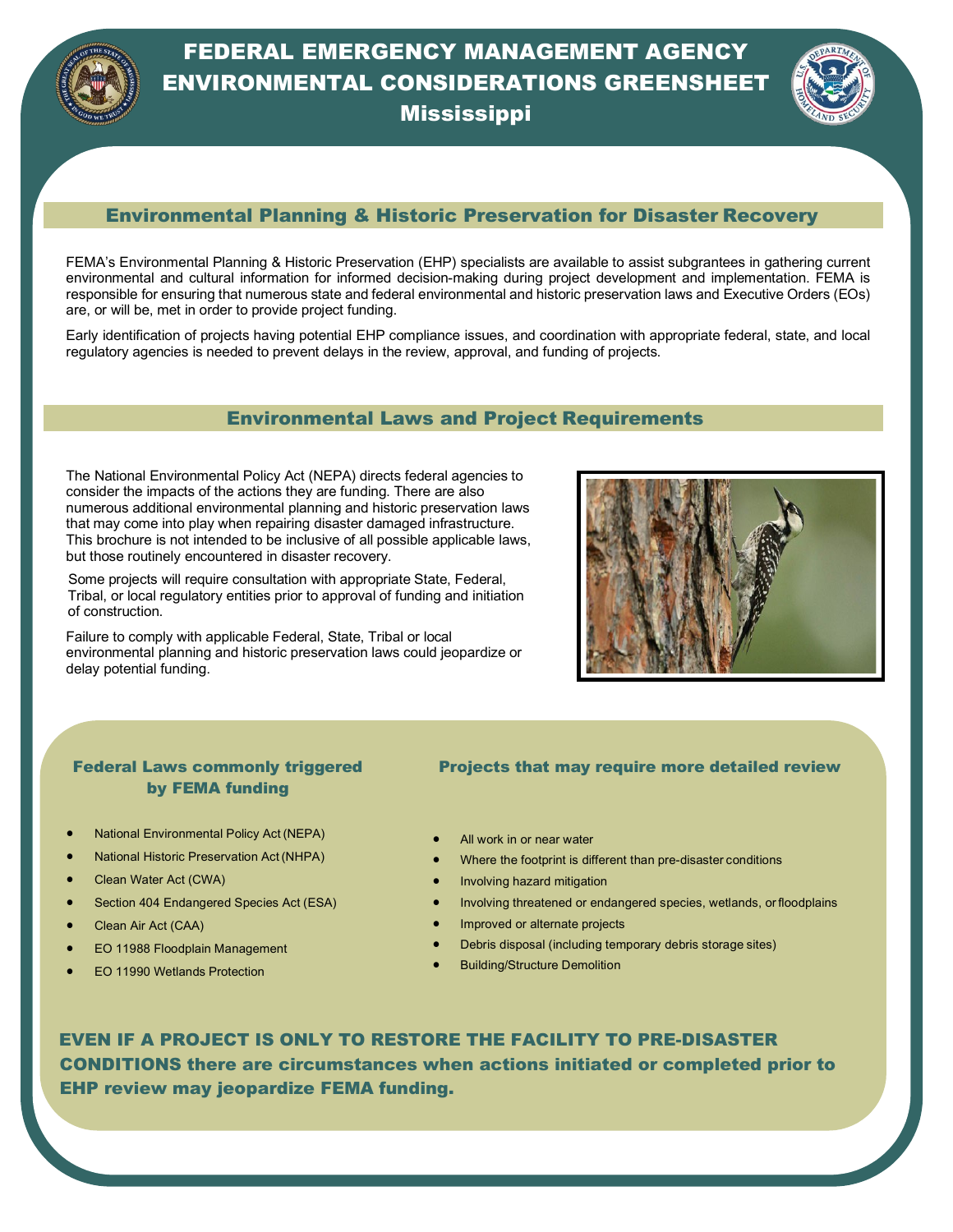# Waterways,Including Culverts and Waterways, Including Culverts and Bridges

Section 401 Permits may be required from the Mississippi Department of Environmental Quality and Section 404 Permits may be required from the U.S. Army Corps of Engineers (USACE). Joint 401/404 permits may be obtained to streamline the permitting process.

#### **Culvert size increases will require a Hydrologic and Hydraulic (H&H) study from a licensed engineer.**

Projects that may require permits include:

- Work proposed in a waterway, including tributaries, wetlands, small streams and lakes.
- Actions that may require permits include:
- Construction and demolition;
- Dredging, filling any part of surface water;
- Repairing or replacing a bridge, culvert or dam.

**Obtaining permits prior to construction is the responsibility of the project Applicant**

### For additional information visit: [http://www.mdeq.state.ms.us](http://www.mdeq.state.ms.us/)

# Floodplains and Wetlands



- Activities occurring in a floodplain or a wetland must comply with Executive Order (EO) 11988 on Floodplain Management and EO 11990 on Protection of Wetlands. These include:
- Any modifications or construction in a floodplain or wetland must be reviewed by FEMA and may require an individual public notice;
- Debris can only be temporarily staged/stockpiled in a floodplain during emergency situations when no other alternative is available;
- Debris removal from a wetland must be coordinated with USACE, U.S. Fish and Wildlife Service (USFWS), MDEQ

### For information on floodplain permitting, contact your local Floodplain administrator

### Historic and Archaeological Resources

FEMA may be required to complete consultation with the State Historic Preservation Office or tribes prior to beginning any work on projects including, but not limited to:

- Repair or demolition of structures or buildings built before 1975,
- Ground disturbing activities including projects in farmland, parking lots, or forested areas,
- Use of borrow pits,
- Stone fences, walls and stone bridge abutments.
- Work on historic bridges must be coordinated with MS Department of Transportation, Environmental Division.



#### For additional information visit: [http://www.mdah.ms.gov](http://www.mdah.ms.gov/)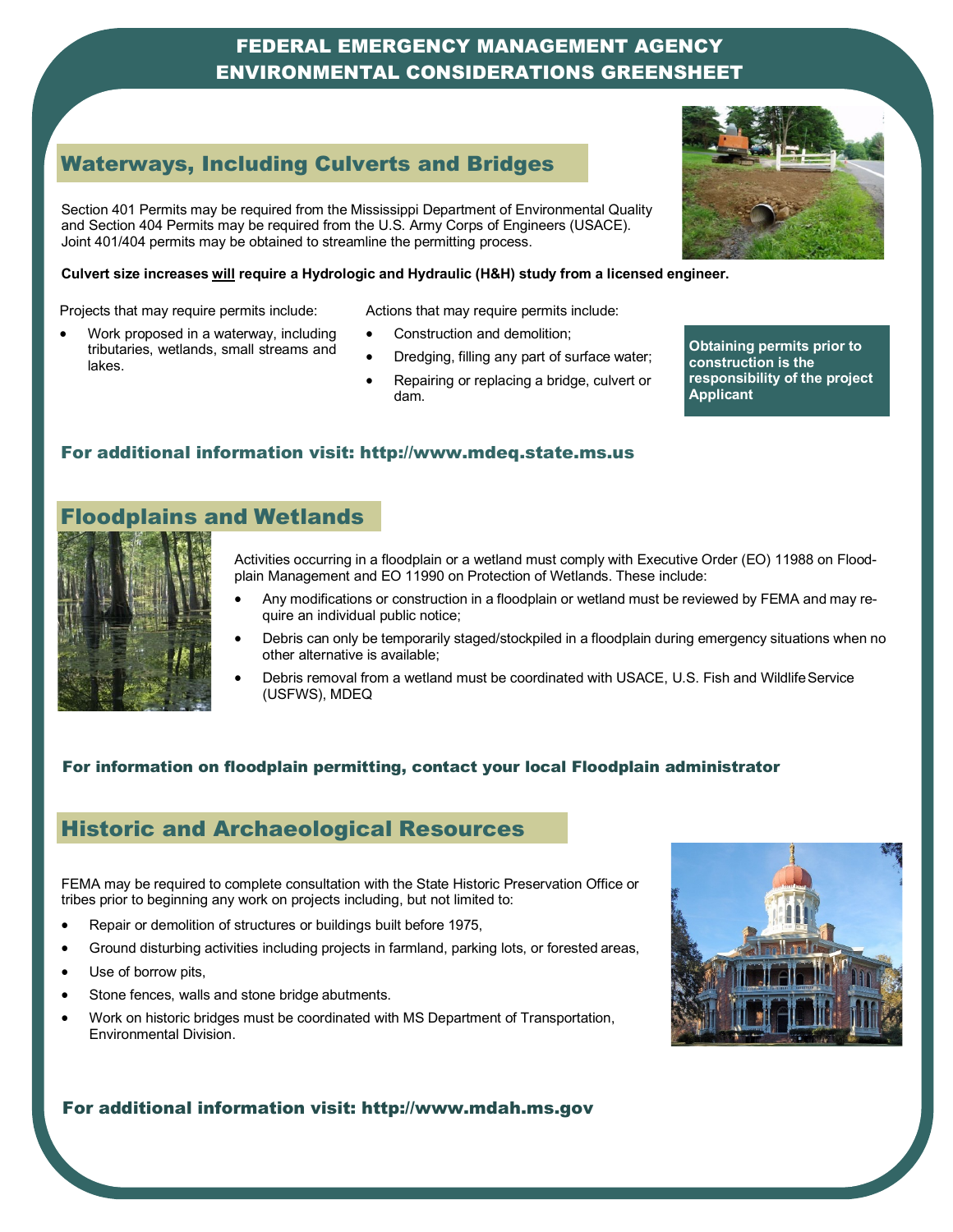# Debris Disposal and Hazardous Materials



MDEQ issued guidance on emergency debris disposal on 02/25/2019. It can be found at: [https://www.mdeq.ms.gov/land/waste-division/solid-waste-management](https://www.mdeq.ms.gov/land/waste-division/solid-waste-management-programs/emergency-debris-information/)[programs/emergency-debris-information/](https://www.mdeq.ms.gov/land/waste-division/solid-waste-management-programs/emergency-debris-information/)

- FEMA and MEMA must be informed of the final location of all debris.
- Staging areas will require site approval from your regional MDEQ office.
- Demolition of structures, regardless of asbestos content, must be coordinated withyour regional MDEQ office.
- Hazardous debris such as asbestos or appliances with coolants may be subject to other Federal laws, such as the Toxic Substance Control Act (TSCA) or the Resource Conservation and Recovery Act (RCRA)

Debris removal includes:

- clearance
- collection
- staging
- removal
- disposal

Types of debris:

- trees and vegetative debris
- building components
- wreckage
- white goods
- hazardous waste

The applicant is responsible for coordinating with MDEQ and for obtaining and complying with all required permits before burning, salvaging or disposing of debris.

# Threatened and Endangered Species

Under Section 7 of the Endangered Species Act, FEMA must consult with the US Fish and Wildlife Service (USFWS) when FEMA-funded projects have the potential to affect a threatened or endangered species or the habitat of a protected species.

- Endangered or threatened species within a county are listed on USFWS and Mississippi Department of Wildlife, Fisheries and Parks (MDWFP)websites.
- Critical habitat, which may be located in or near water and streambeds, forested areas, fields, or along the road edge, is defined by USFWS and must not be adversely impacted by a project.
- Tree removal may impact Migratory Bird and Endangered Species habitat, and may require consultation with USFWS.



For additional information visit: [http://www.mdwfp.com o](http://www.mdwfp.com/)r

[http://www.ecos.fws.gov](http://www.ecos.fws.gov/)